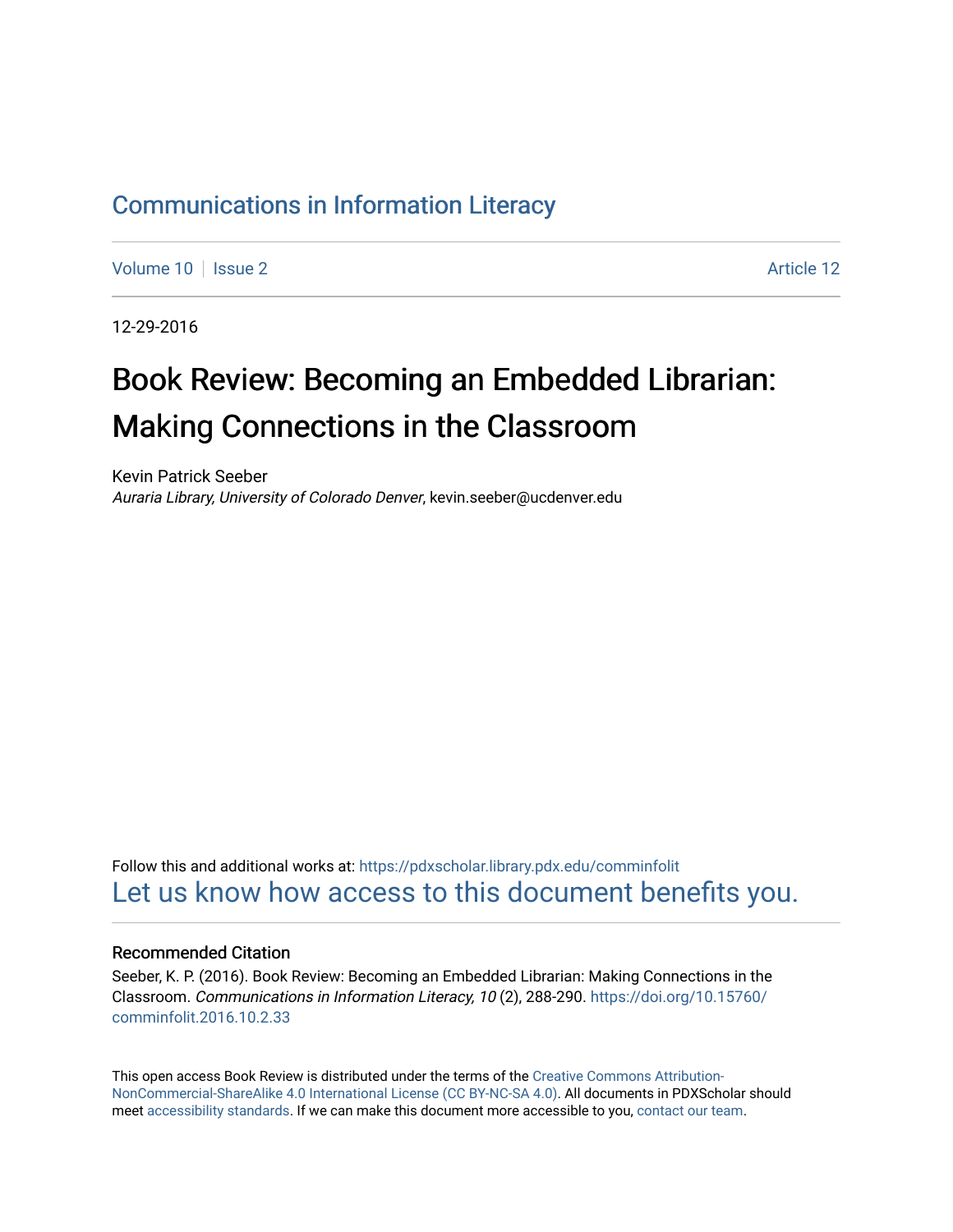### **Review of Becoming an Embedded Librarian: Making Connections in the Classroom, By Michelle Reale**

Reviewed by Kevin Seeber, University of Colorado Denver

*Keywords*: book review; embedded librarians

#### **Book Reviews edited by Merinda McLure**

#### Seeber, K. (2016). Review of *Becoming an embedded librarian: Making connections in the classroom*, by Michelle Reale. *Communications in Information Literacy, 10*(2), 288-290.

Copyright for articles published in *Communications in Information Literacy* is retained by the author(s). Author(s) also extend to *Communications in Information Literacy* the right to redistribute this articlevia other scholarly resources and bibliographic databases. This extension allows the authors' copyrighted content to be included in some databases that are distributed and maintained by for-profit companies. All other rights of redistribution are licensed by Communications in Information Literacy under Creative Commons Attribution-NonCommercial-ShareAlike 4.0 International (CC BY-NC-SA 4.0).

*Seeber REVIEW: Becoming an Embedded Librarian* [ BOOK REVIEW ]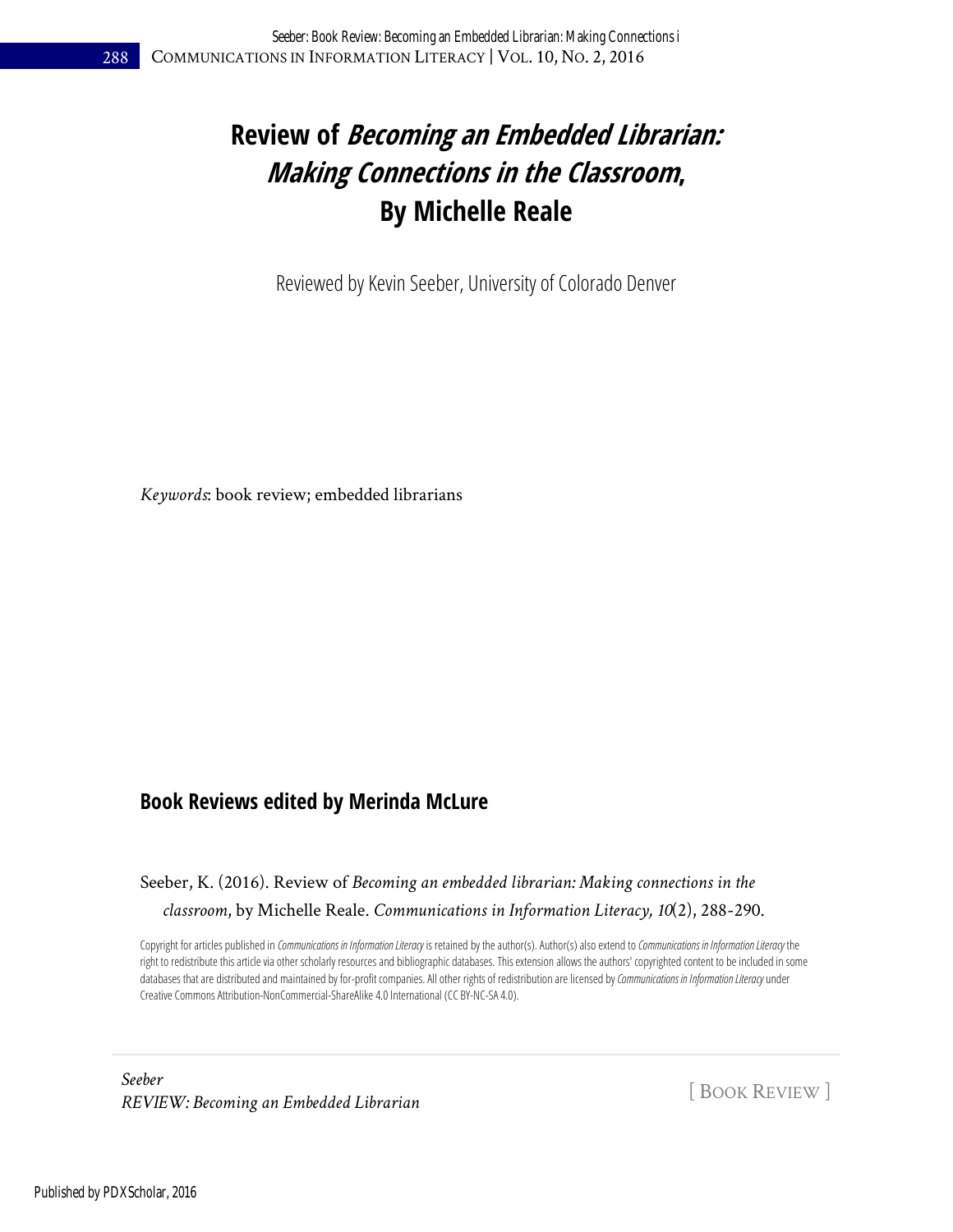## **Review of Becoming an Embedded Librarian: Making Connections in the Classroom, By Michelle Reale**

*Becoming an Embedded Librarian* is a case study in how academic librarians who teach can move beyond one-shot instruction sessions to become more closely involved in college classrooms. In this brief book of just over one hundred pages, Michelle Reale details her experience becoming embedded in an English literature course for students completing their senior theses. Through a series of anecdotes, the author describes her process of making connections with faculty and developing relationships with students. The first half of the book is more conceptual, with a focus on definitions and strategies, while in the second half Reale discusses how embedded librarianship looks in practice. Organized into short chapters that often include bullet points, step-by-step lists, and recommended readings, this title is a very approachable introduction to embedded librarianship.

While in Reale's example embedded librarianship is focused on being physically present in the classroom, she does a good job of acknowledging that librarians from different institutions will use this term to denote very different models of instructional engagement with students. She mentions, for example, librarians who focus on online classes, and who monitor discussions in the course management system as a means of observing what students know about the research process. And while some libraries may have an embedded instruction program that is centered around delivering instruction to the same course several times each semester, Reale's approach involves attending every class session in person, meeting frequently with faculty outside of class, and scheduling individual appointments with students as they develop their theses. She does not shy away from acknowledging that being embedded takes time: to build relationships with faculty in order to gain access to their courses, to attend class sessions, and to conduct follow-up meetings with students.

Reale is clearly in favor of embedded librarianship and makes a strong case for why the oneshot instruction model is ineffective and problematic, especially when instruction librarians lack awareness of what the students in the course may have already mastered and in which areas they would like to learn more. Experienced instruction librarians will likely wince

[ BOOK REVIEW ]